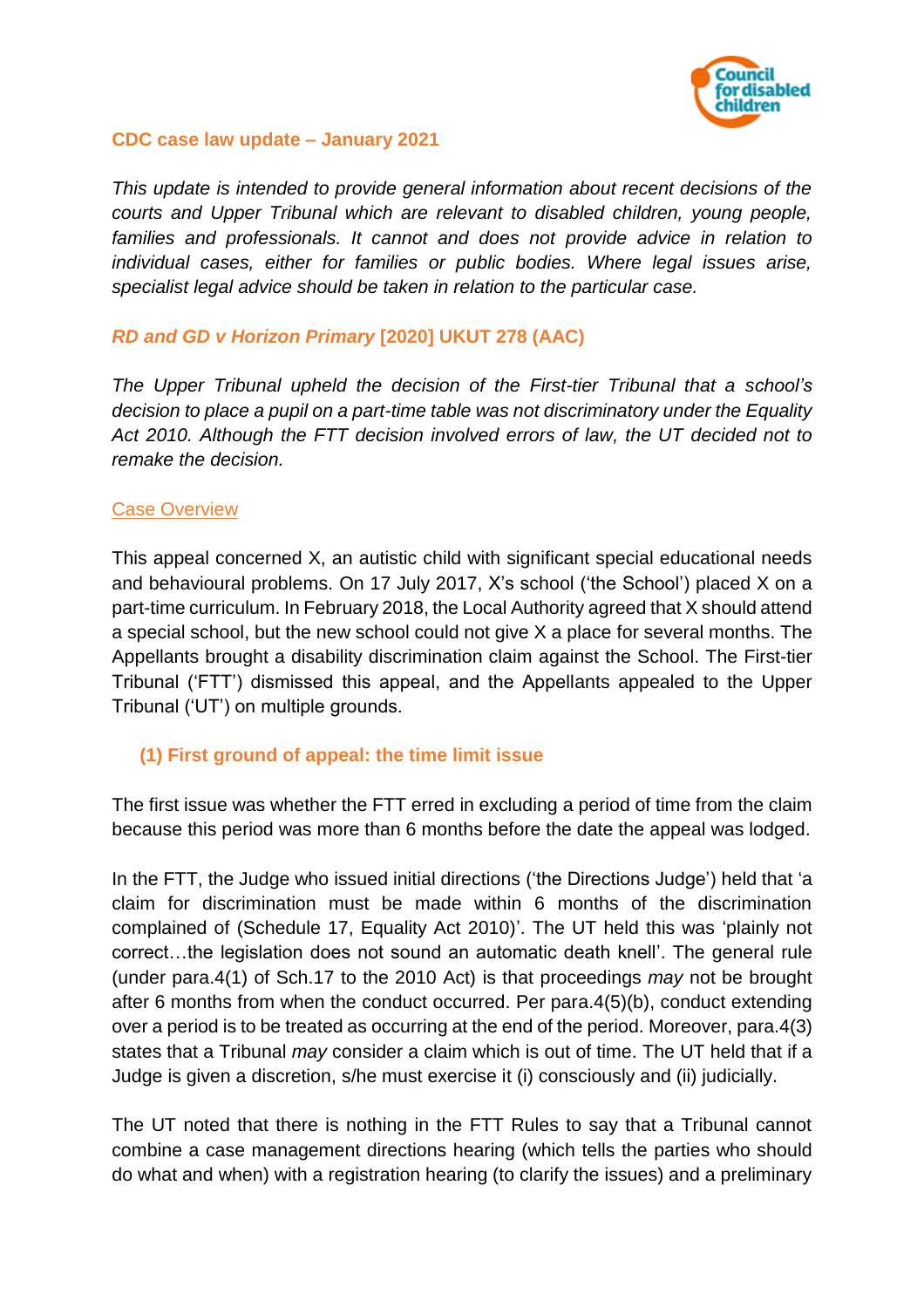

hearing (which may dispose of a legal point). The Directions Judge must, however, keep firmly in mind the fairness requirements for the different functions. It is one thing to tell a party to do something by a certain date, but 'entirely another to decide a disputed legal point on which all or part of an appeal may hang without affording the parties a fair opportunity of making submissions on the matter'. That is what happened in this case. If the Directions Judge wished to take the time limit point as part of the registration process/case management hearing, he should have asked for submissions on this issue. He should then have decided whether the conduct extended over a period and if so, from when. The Directions Judge appeared, however, to be 'unaware' of para.4(5)(b) or to have 'ignored' it. Further, even if he found that it was not continuing conduct, he had a statutory discretion to extend the time limit. Yet, he did not refer to para.4(3).

The UT concluded that the Directions Judge had made 'errors of law of more than one dimension': he had stated the law incorrectly, overlooked relevant provisions and failed to give any adequate reasons. He had not given the Appellants an opportunity to address him on this disputed point, which led to a breach of natural justice and the Appellants' right to a fair hearing.

However, the UT held that this error did not carry over to the FTT at the substantive appeal. The FTT gave different reasons for excluding the period prior to 2 February 2018. The FTT held that the Appellants had agreed to the claim running from 2 February 2018: they had received an apology from the School and the School had made changes. The UT held that this was a rational explanation and, therefore, the FTT was entitled to exclude the earlier period.

# **(2) Second ground of appeal: dual consequences**

The second issue was whether the FTT erred in law in failing to recognise that, for the purposes of s.15 Equality Act 2010, a consequence could have more than one cause, and by failing to identify a second operative cause of the asserted discrimination. One of the FTT's findings of facts was that 'X's part-time attendance was not because of his disability but because of the LA's delay in naming a specialist placement'. The UT considered that this was the problematic finding.

Discrimination under s.15 occurs (a) where a person (A) treats a disabled person (B) unfavourably because of something arising in consequence of B's disability and (b) A cannot show that the treatment is a proportionate way of achieving a legitimate aim.

The first question posed by s.15 is whether B has been treated unfavourably because of something arising in consequence of their disability. 'Arising' captures a wide range of connections: it may arise not only from the condition itself but also from the effects of the condition (*Urso v DWP*). The 'something' need not be the main or sole cause of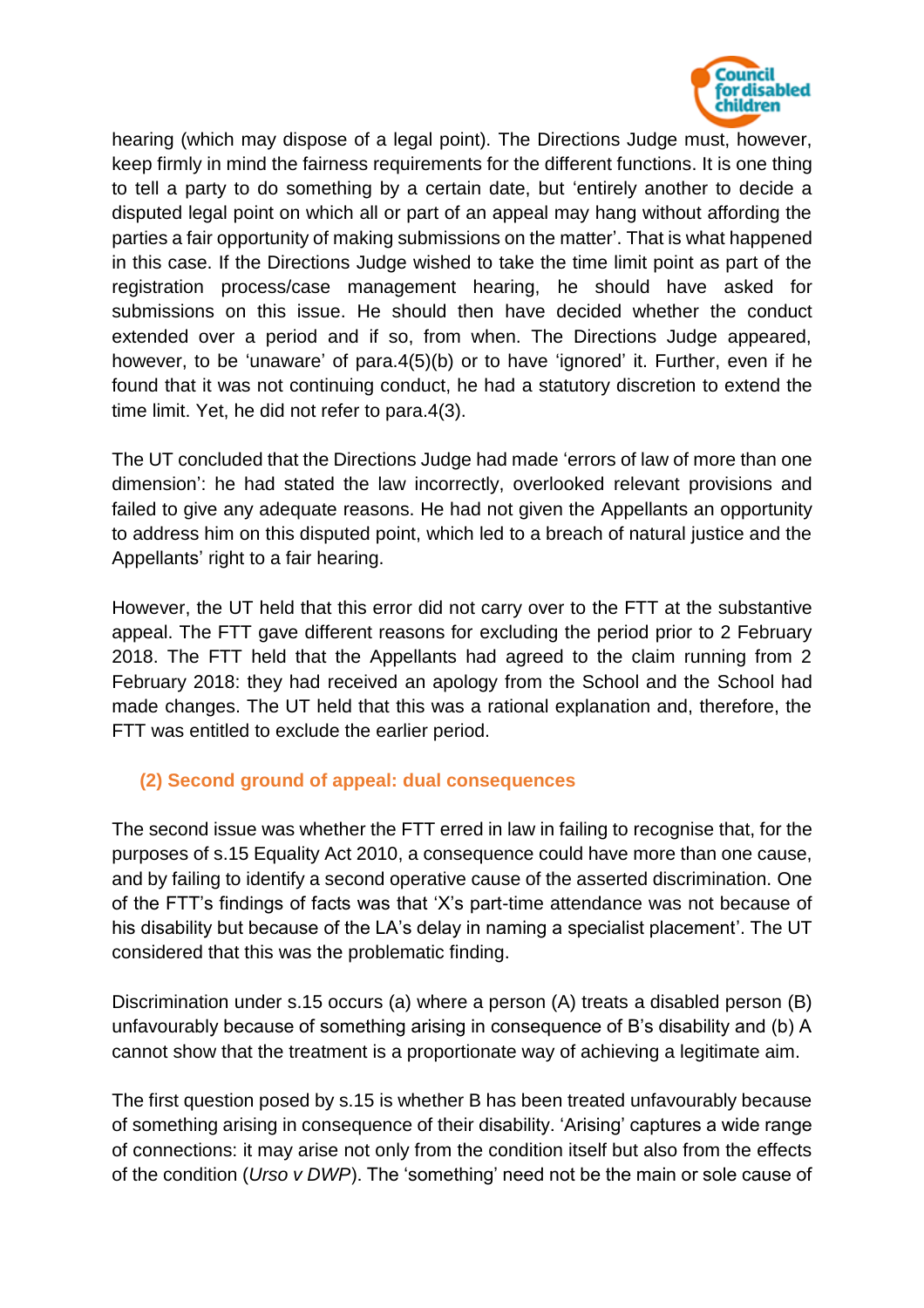

the unfavourable treatment but must have been at least a significant (more than trivial) influence (*Sheikholeslami v University of Edinburgh*). The UT held that 'it should have been obvious' to the FTT that the discrimination might have arisen from two causes. If it rejected one of these, it had to explain why it did not consider it to have sufficient causal potency. In basing its decision on an either/or choice without further analysis, the FTT erred in law. The UT Judge did not see how the FTT could have rationally reached its conclusion. There were two reasons for the School not putting X on a fulltime timetable earlier: (i) his behaviour had not stabilised sufficiently, and (ii) he was awaiting a placement elsewhere.

The next question is whether the error was material. The UT Judge held that since the FTT went on to consider an alternative basis for finding that the School treated X proportionately, which he was able to uphold, the error was not material.

The UT stated that it was difficult to envisage a situation in which it is not a legitimate aim to protect staff and students from a pupil's uncontrolled, violent disruptive behaviour and to provide an environment that facilitated learning. It was key that the School had tried many techniques to effect a change in behaviour.

The UT stated that whether treatment is proportionate is ultimately a matter of judgment for the specialist Tribunal hearing the appeal. The exercise is not mathematical: some factors may seem to be of great importance when looked at individually but lose force when seen in the light of others. Full-time education may seem very important in principle, but a Tribunal may reasonably consider that the pupil's emotional well-being would be at undue risk under the pressure of a full-time timetable, or that the balance lay in favour of protecting others by adopting a part-time timetable. Specialists may have advised that a part-time timetable was important for the child's health and well-being. Any of these factors could help bolster a decision that the treatment by way of a part-time timetable was proportionate, and there may be many other factors.

The UT accepted that the FTT gave adequate reasons for finding that the School's treatment of X was proportionate to its aim. The School took numerous reasonable steps to reintegrate X slowly into school, such as diverting staff, a 1:1 teaching assistant and drawing up a reintegration plan.

The Appellants' submission referred to a requirement that the School make full provision for X's special educational needs. The UT rejected this: it is the Local Authority's responsibility to secure the educational provision in an EHC Plan (s.42 Children and Families Act 2014). A Responsible Body has a duty to use best endeavours to see that the special education provision called for is made under s.66 CFA. This does not require a Responsible Body to implement an EHCP. The duty is to see that provision is made, not to make provision itself. However the duty to use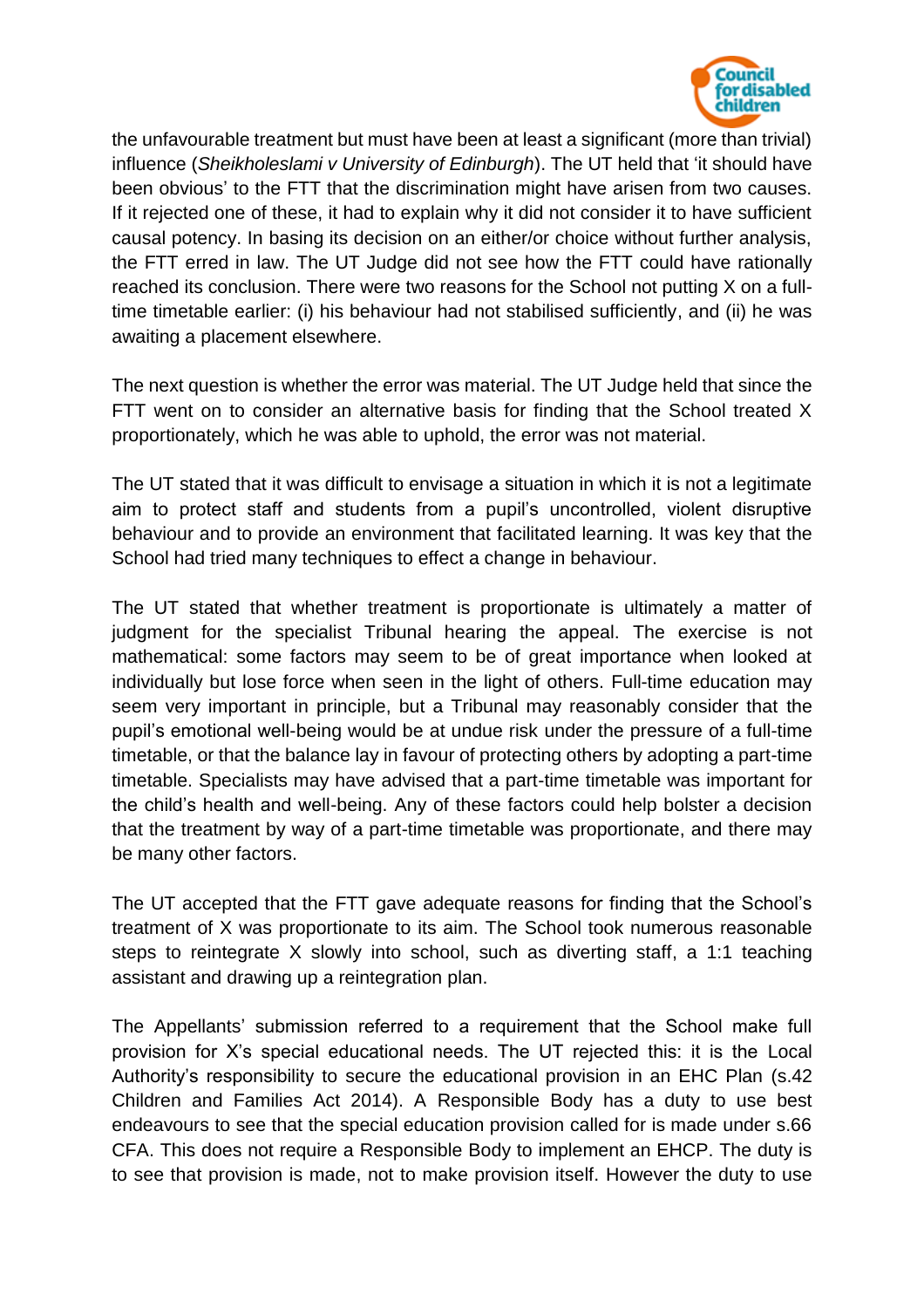

best endeavours is a high one. The UT reasoned that it would make no sense to lift this provision and place it into the Equality Act, which is based on proportionate response. This would mean that a mainstream school would be required to put in place the very high level of provision required by an EHCP designed for the facilities and funding of a special school.

## **(3) Third ground of appeal: reasonable adjustments**

The third issue was whether the FTT made an error of law in respect of s.21 Equality Act by failing to establish a basis sufficient in law under s.20 for imposing a duty to make reasonable adjustments on the School.

s.20(3) provides that where a provision, criterion or practice (PCP) puts a disabled person at a substantial disadvantage in relation to a relevant matter in comparison with persons who are not disabled, there is a requirement to take reasonable steps to avoid the disadvantage. The Appellants had to make out each of these elements. It is not sufficient to assert that the victim was substantially disadvantaged, or that an adjustment should reasonably have been made, without identifying the PCP. However, the Appellants did not identify a PCP. The FTT identified the PCP as 'the SEND Policy', but the UT held that this effort failed: the FTT made no findings about what the policy was. The failure to make findings and to give reasons constituted an error of law and was unfair to the School.

The FTT proceeded to find that the School had made reasonable adjustments, for the same reason it found that the School had shown their treatment of X to be proportionate.

The UT declined to follow *F-T v The Governors of Hampton Dene Primary School* [2016] UKUT 468 (AAC) (in which the UT decided that 'excluding' a pupil from full-time education was an act on which a finding of discrimination could be made) because of the way the judge dealt with s.2 Education Act 1996 in the context of the Equality Act. s.2 requires a pupil of the appellant's age to receive full-time suitable education. In *F-T*, the UT Judge found this requirement to be of central importance and imported this significance into claims under s.15 Equality Act involving pupils placed on a part-time timetable. In the present case, the UT reiterated that proportionality requires the Tribunal to look at each factor individually and in the context of other factors, and then decide whether there was a balance between the means and ends. The Judge did not consider it appropriate for the UT to label a factor as of 'central importance' and thereby give it a predetermined weight. Nor did the Judge see justification for seeking to assign the special weight a factor may have in one legislative regime to a completely different regime. The UT should not impede the specialist Tribunal's judgment by imposing a pecking order on fact-sensitive matters.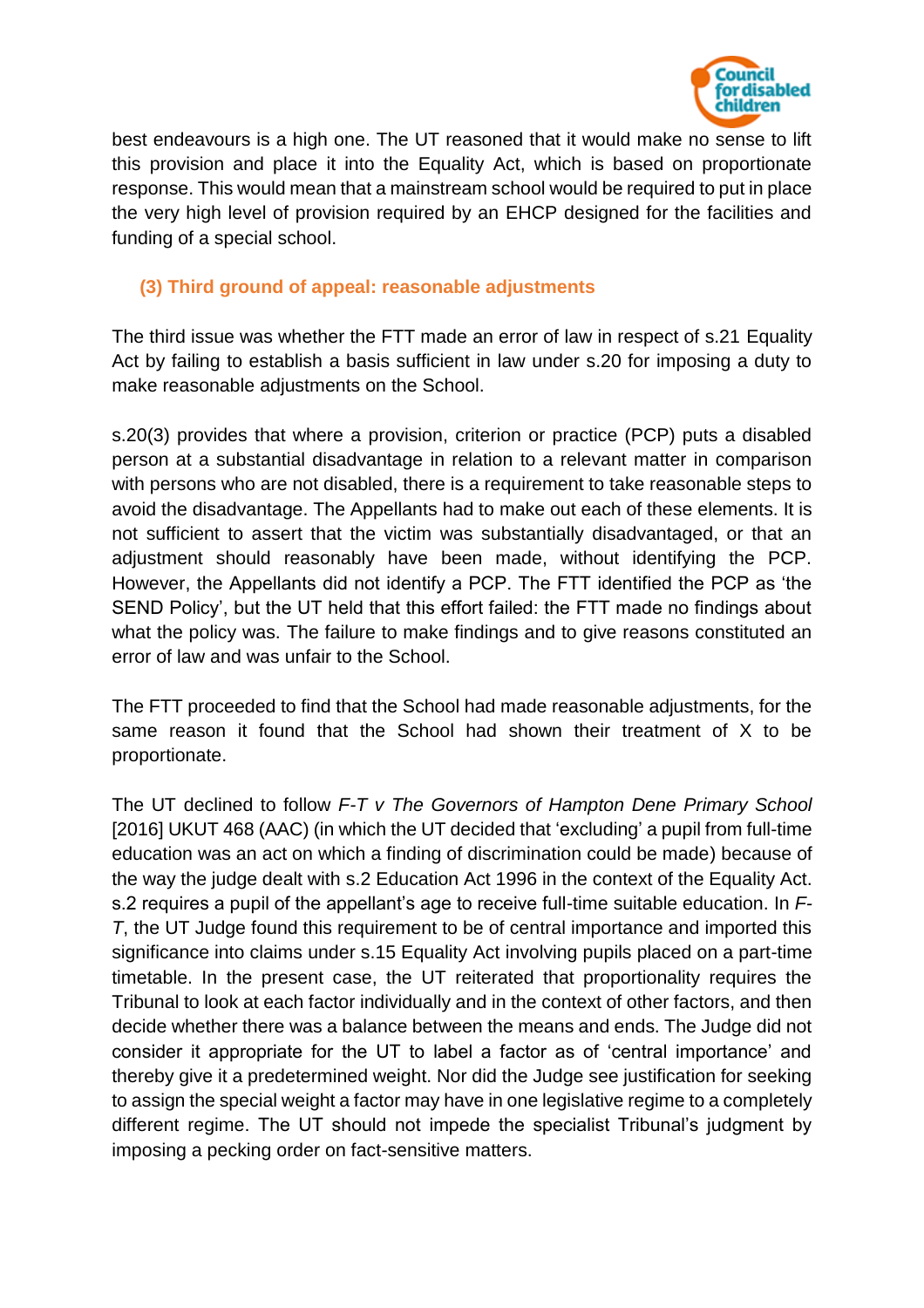

The UT concluded that the two errors of law made by the FTT (failing to consider (i) whether the time limit could be extended and (ii) whether the discriminatory treatment had more than one cause) were not material to the overall outcome of the appeal and therefore the decision of the FTT was not set aside.

### What this means for children, young people and families

This decision emphasises that importance of parties being given the opportunity to address Tribunals on disputed points. It also reinforces that, where a disability discrimination claim is based on conduct extending over a period, the statutory time limit, in effect, runs from the end of that period. Importantly, the decision emphasises that there is a statutory discretion to extend the time limit, which judges should consider this conscientiously and not assume that older matters are time barred.

When bringing a disability discrimination claim under s.21 Equality Act, parents and / or young people must identify the policy, criterion or practice that puts the disabled person at substantial disadvantage. It is not enough to merely assert that the individual was substantially disadvantaged or that a reasonable adjustment should have been made.

This all emphasises the 'technical' nature of discrimination claims (by comparison with many appeals in relation to EHC Plans) and the need for parents and young people to get specialist advice before bringing such claims. Importantly, legal aid is available for discrimination claims, although many families will not be financially eligible for legal aid. However, all families can seek advice and support from their local Independent Advice and Support Service and / or charities such as IPSEA and SOS!SEN.

### Implications for local authorities and other public bodies

This decision provides a number of important points of clarification regarding discrimination claims in the school context. For instance, it emphasises the importance of the principle of multiple causation: individuals may experience discrimination based on multiple causes, and Tribunals should analyse the causal potency of each of these. Further, it was stressed by the UT that the proportionality analysis involves consideration of a number of factors, looked at together rather than individually. Factors should not be given a predetermined weight, nor should their importance in one legislative regime be imported into another regime.

The decision clarifies the duties of schools. It is the duty of local authorities, not schools, to make full provision for pupils' special educational needs. Schools are under a duty to use best endeavours to see that special education provision is made, not to make that provision themselves. This more limited duty is potentially relevant to claims of discrimination against schools, as in this case.